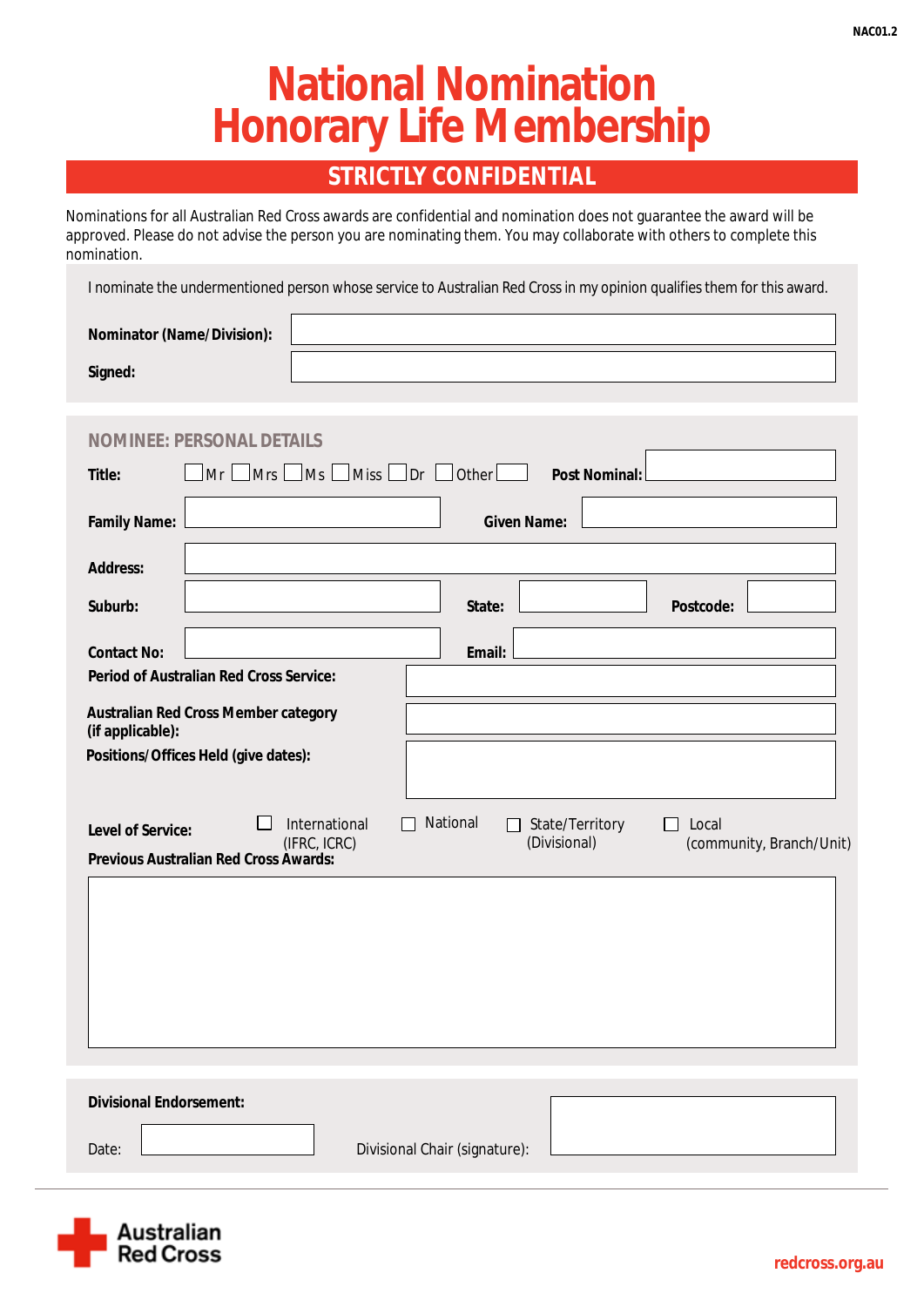## **NOMINATION CRITERIA**

#### This section is for nominators to share specific, detailed information with the members of the Awards Committee to show how the person they are nominating meets the criteria for this award.

#### **Points to note:**

- This section must be completed. Incomplete nomination forms will not be accepted.
- $\bullet$ This section is read only by members of the Awards Committee(s) and will not be made public.
- Only Australian Red Cross service is relevant, do not include other activities undertaken by this person.  $\bullet$
- This award is focused on acknowledging the highest quality of service by a member of Australian Red Cross.

#### **Nomination Criteria**

1. Please give evidence that this person served Australian Red Cross or the Red Cross Red Crescent movement for at least ten (10) years.

2. Please give evidence of how this person demonstrates devotion to the Seven Fundamental Principles. It is helpful to have a specific story or example which shows how this person 'lives and breathes' the Principles and reflects the Principles in their everyday life or actions.

3. Please give evidence of selfless humanitarian service to others by this person. It is helpful to have one or two specific stories or examples of "hands on" actions or initiatives by this person to care for others in need.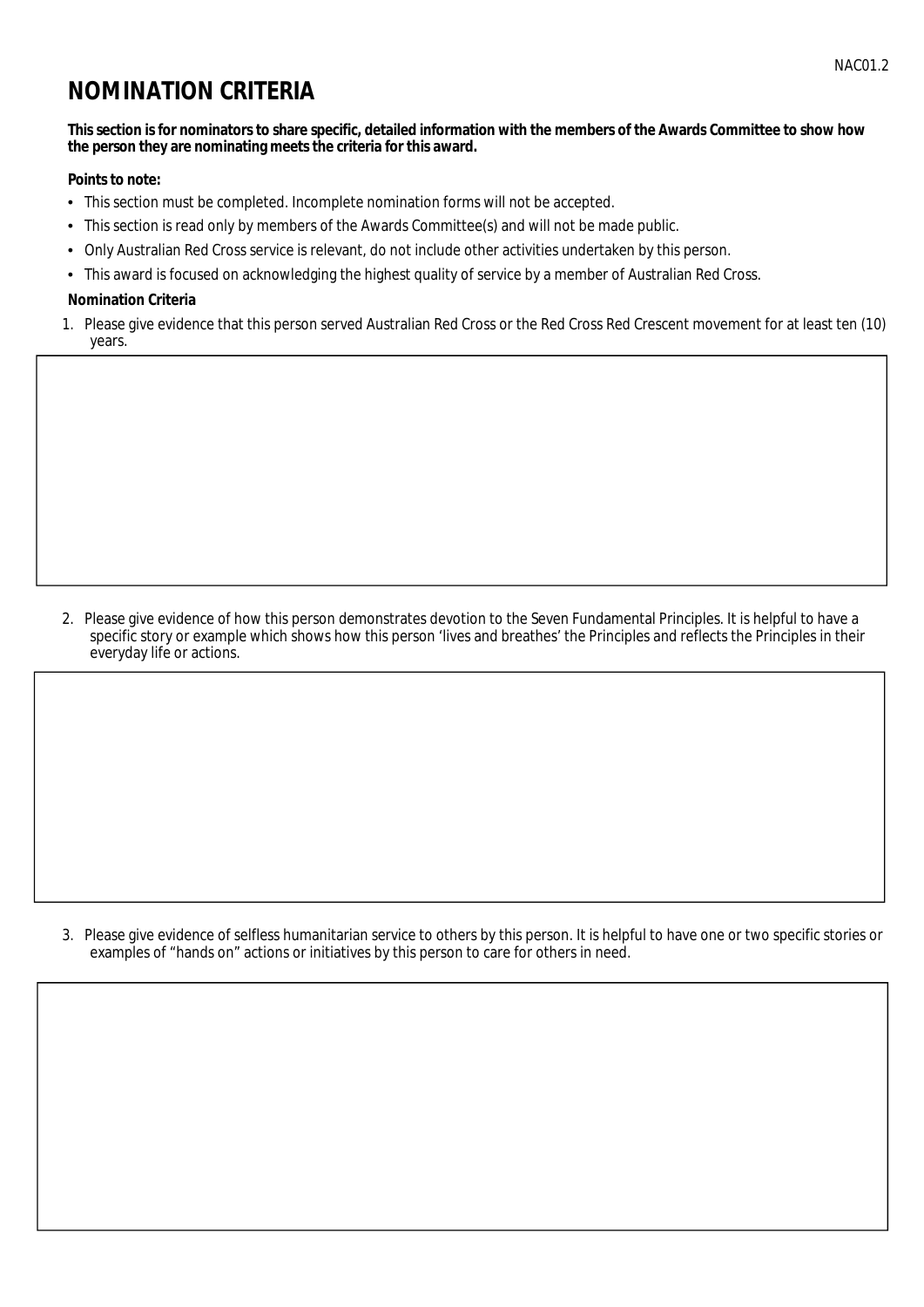4. Please give evidence that this person has served in an exceptional fashion in their leadership role. 2 - 3 specific stories would be helpful. Serving in an 'exceptional fashion' is more than just roles taken on or length of time served. It is going above any beyond in your duties or in your care of others.

You may attach additional pages, information or evidence to support this nomination. Please list any attachments below to ensure there is a complete record of this nomination.

 $\Box$  No attachments (all information is recorded on this form).

 $\Box$  Attachments have been included. List titles of attachment(s) and number of pages below.